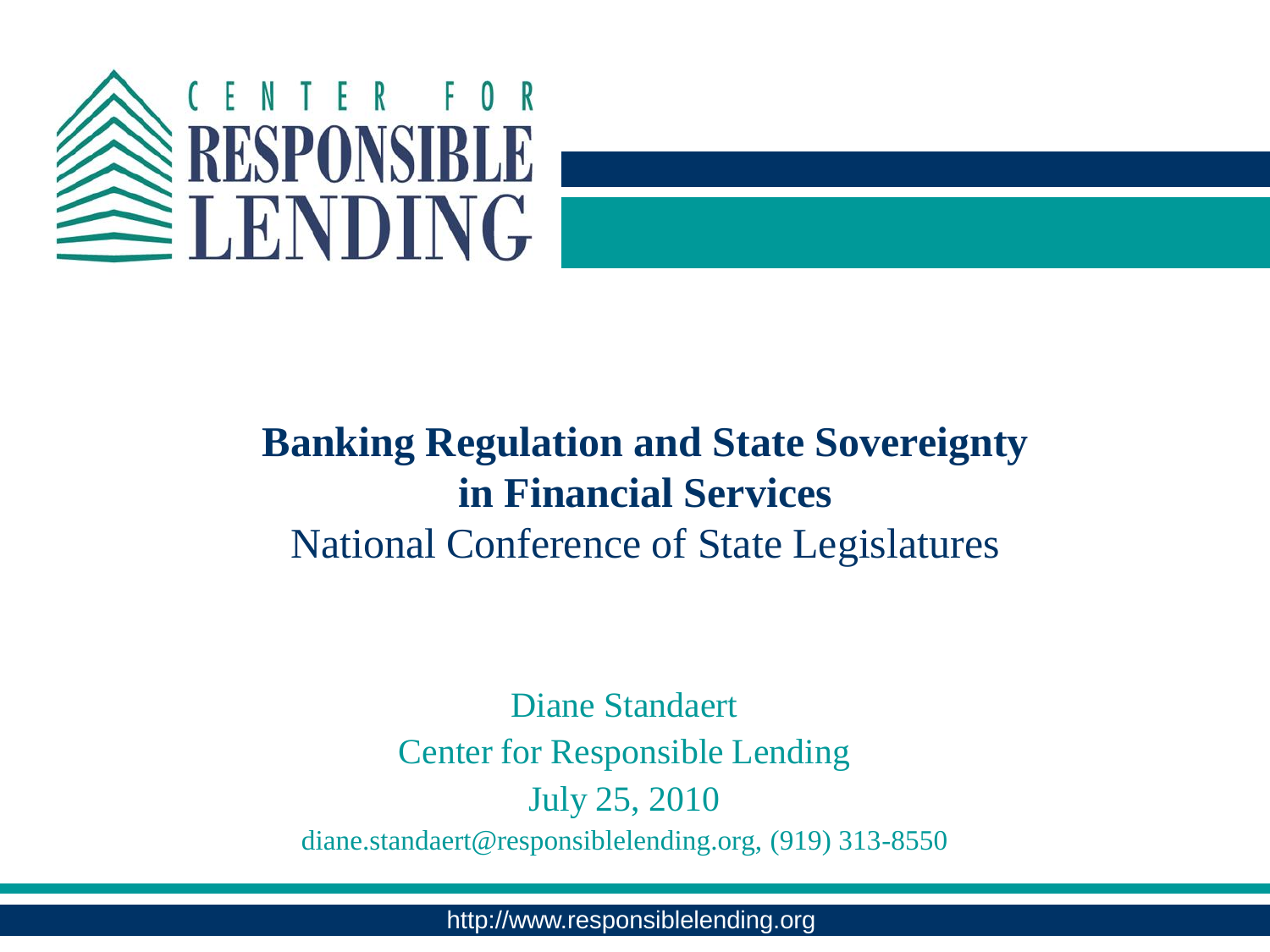# **Self-Help & CRL**



#### **Self Help, 1980**

- Nonprofit community development financial institution
- **Mission:** Create & protect ownership for people of color, women, rural residents & low-wealth families
- **5.3 billion in over 63,000 borrowers**
- Home loans and small business loans

#### **Center for Responsible Lending, 2002**

- Nonprofit, non-partisan policy organization
- Protect homeownership & family wealth
- Work to eliminate abusive financial practices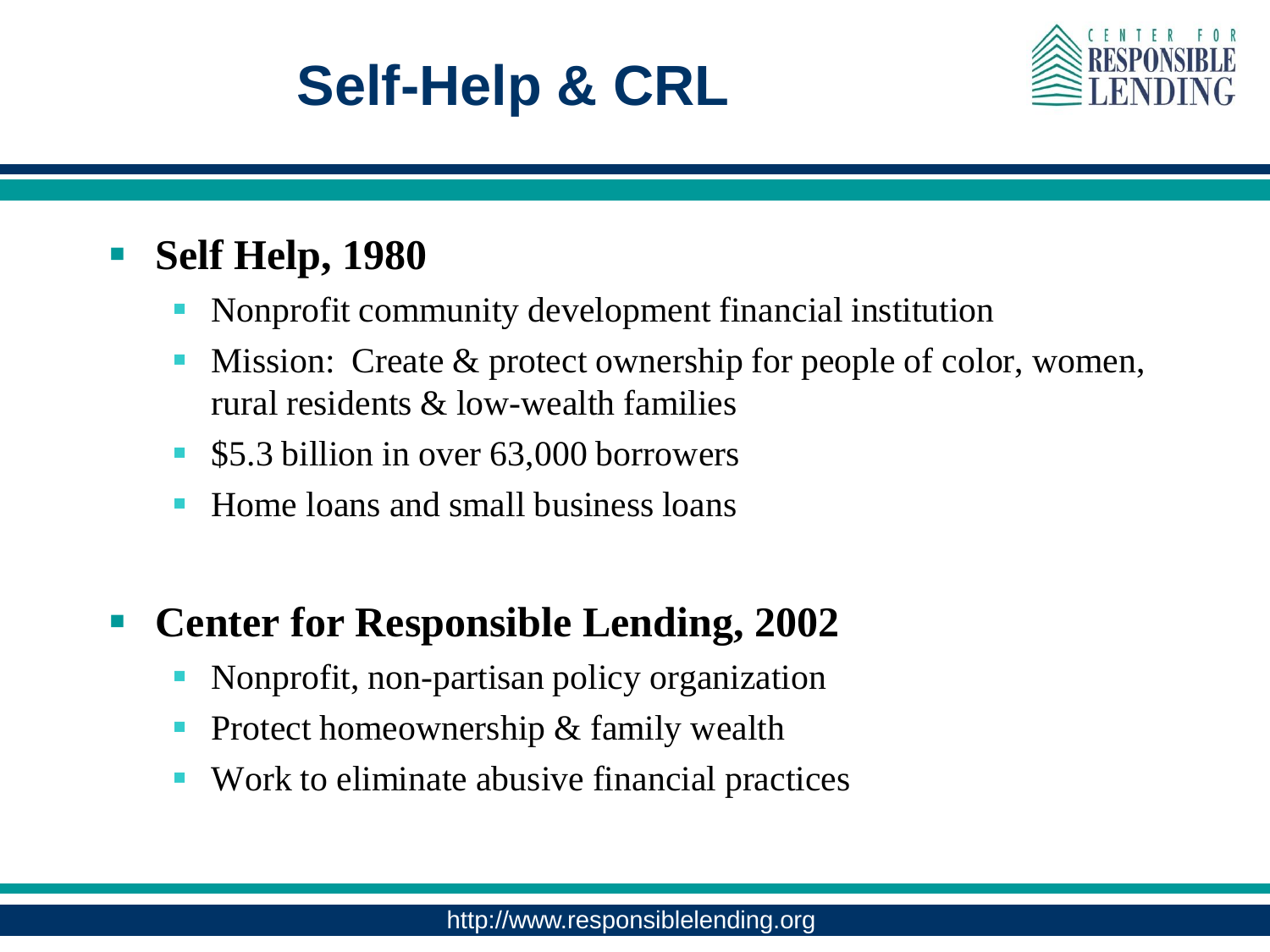

#### **Homes At Risk vs. Foreclosure Prevention Efforts**



Sources: MBA National Delinquency Survey, Hope Now

http://www.responsiblelending.org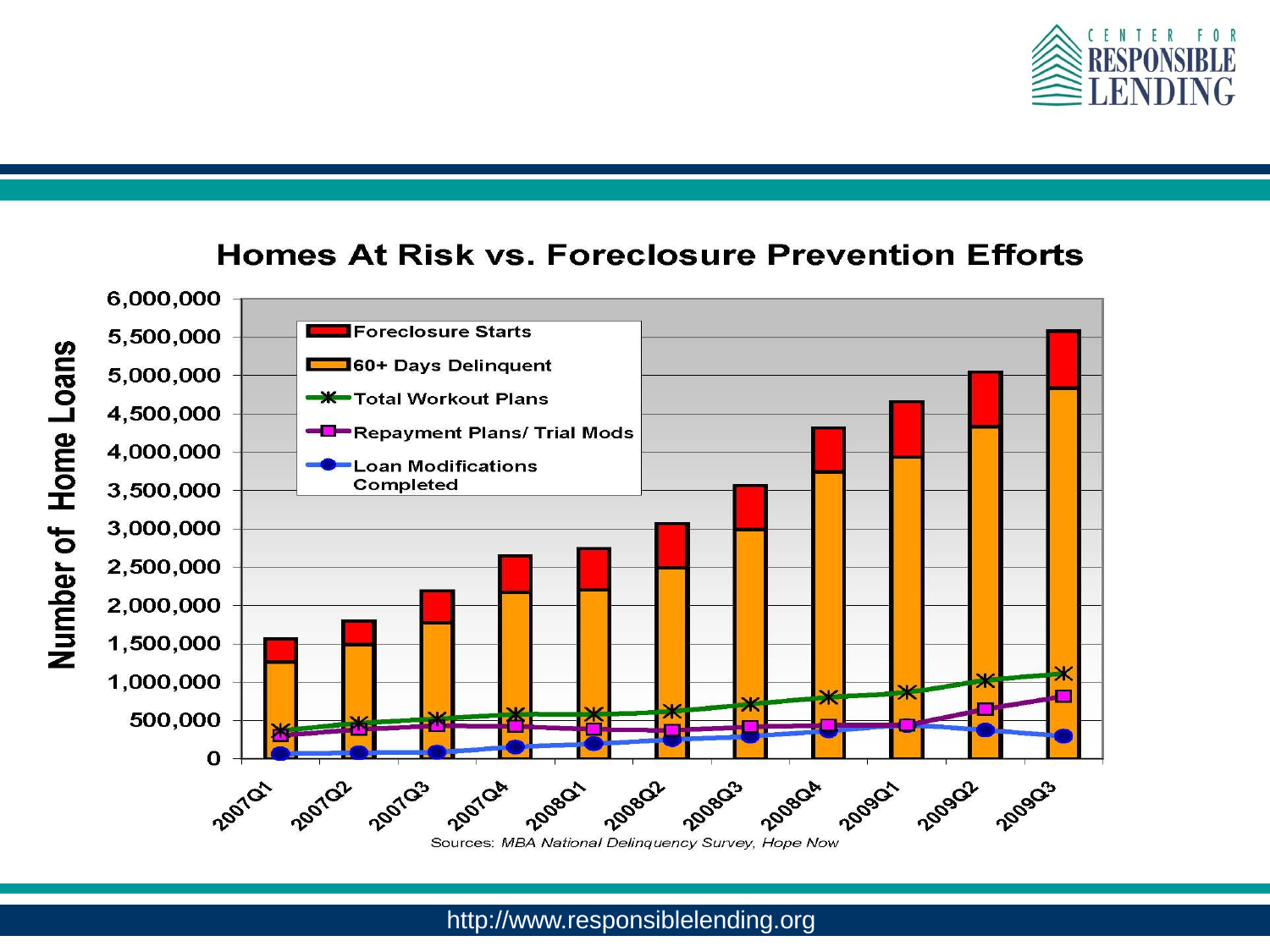### **Foreclosures cost everyone**



#### **Unprecedented, unabated**

- 2.5 million completed foreclosures between 2007-2009
- Over 9 million more foreclosures by the end of 2012

### **Massive spillover cost**

- \$1.86 trillion: lost wealth from 2009-2012
- **S** \$20,300: average lost wealth per neighbor of foreclosed home

#### **Disproportionate impact on communities of color**

- Borrowers of color were more 3 to 5 times more likely to get risky loans than comparable white counter parts,
- Greater share of African Americans (8%) and Latinos (8%) have lost their home, than white counterparts ( 4.5%).
- End result is a wealth drain of more than \$350 billion from African American (193 billion) and Latino (180 billion) communities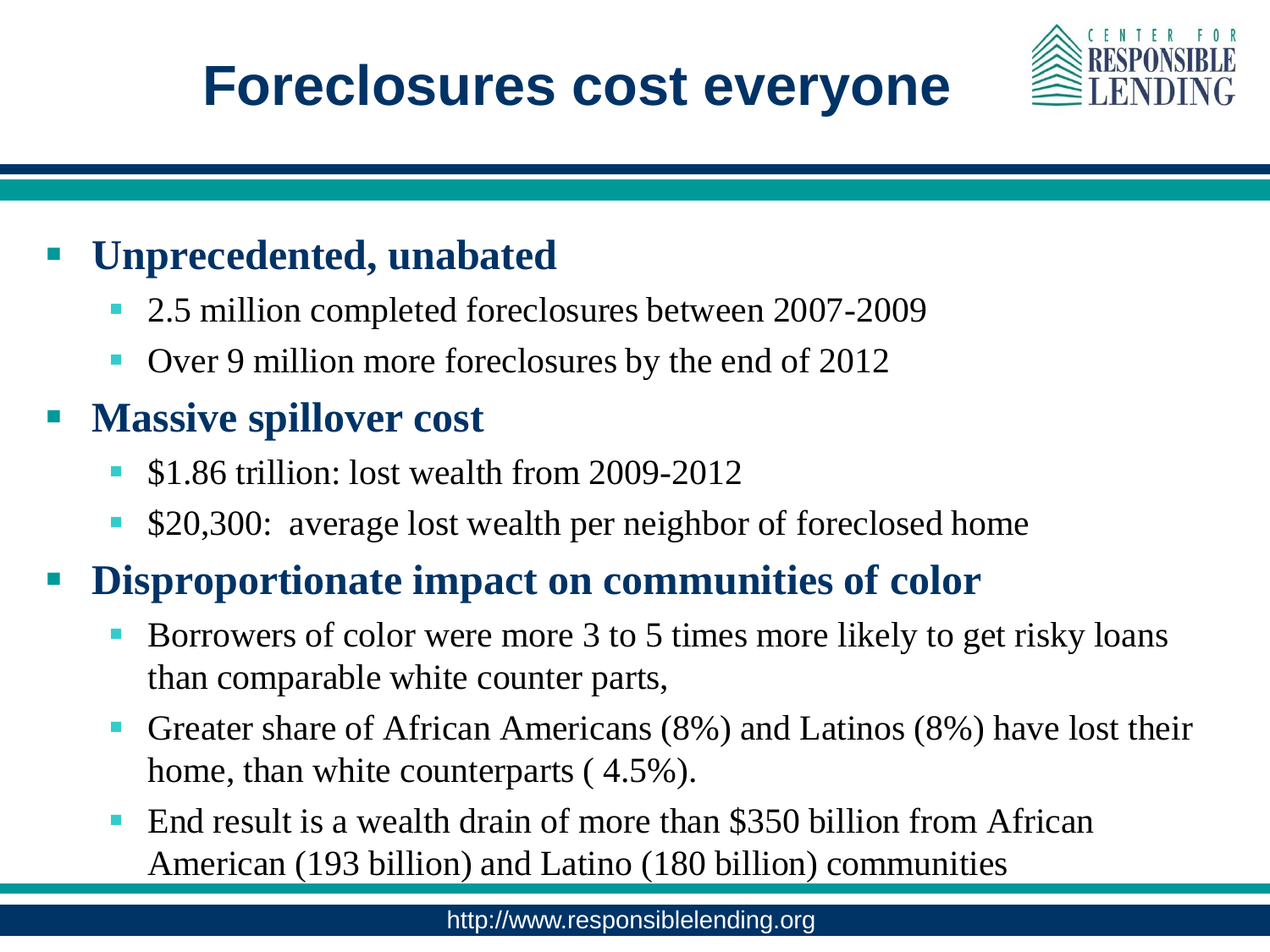# **Equity-stripping, high cost consumer loans**





Payday loans' phantom demand: Because of 400% APR and ensuing debt trap, the typical borrower pays \$405 in interest for a \$300 loan and is indebted for 4.5 months



Overdraft Fee Explosion: With a 135% growth since 2004, and no limits on cost or frequency, more money goes to banks' overdraft fees than families' veggies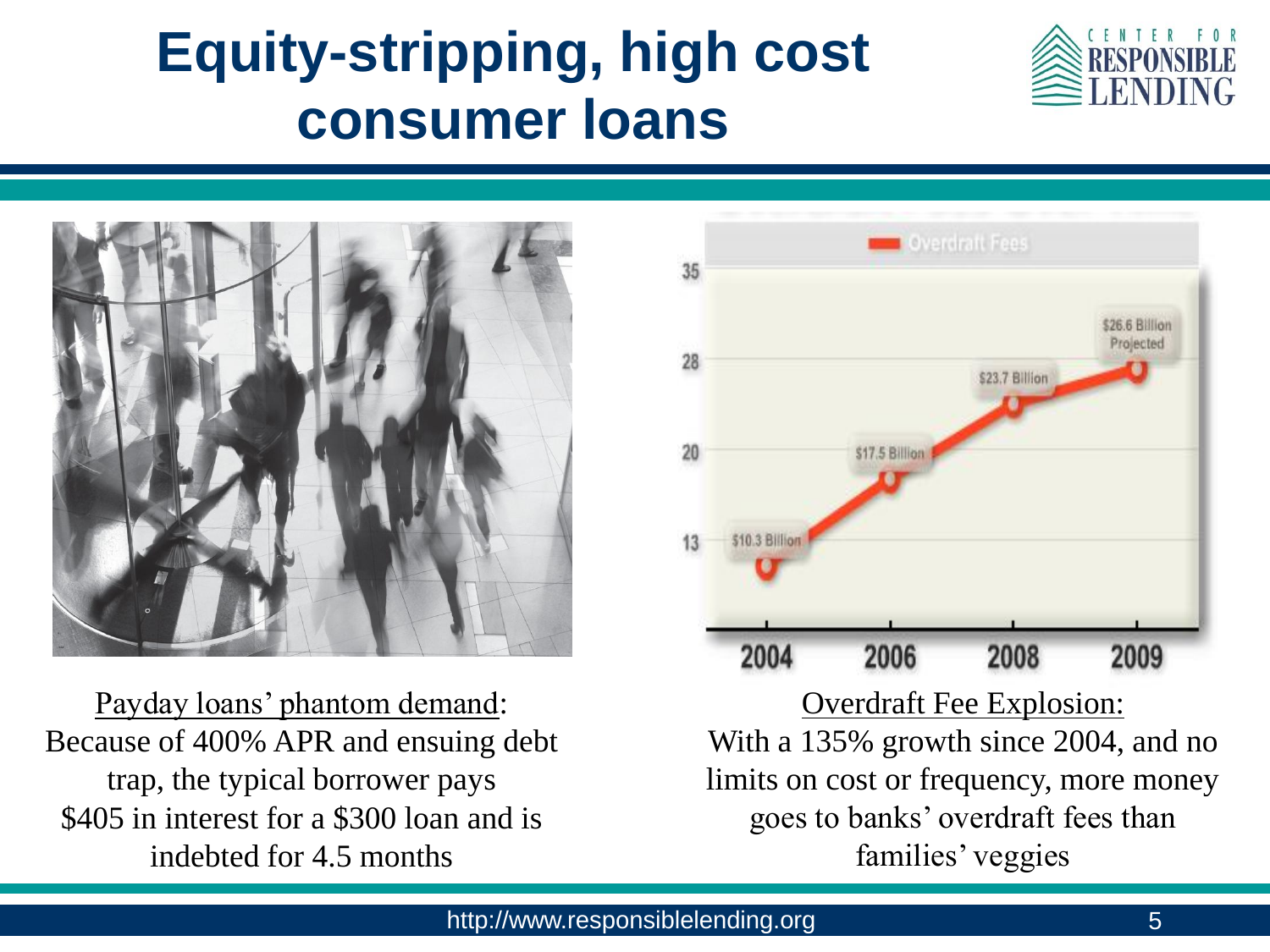# **How did we get here?**



- **Dangerous products and practices** greatly inflated the housing bubble, and the resulting foreclosures are magnifying the damage of the bubble's collapse.
- **Wall Street demand** for the riskiest , highest cost loans was the central cause of this dangerous lending. Wall Street was aided by lenders responding to that demand and credit ratings agencies that provided high ratings on demand.
- **Overly broad preemption and regulators' blind eye** failed to restrain the abuses that led to today's crisis, even though early warning signs forecasted the ensuing tsunami.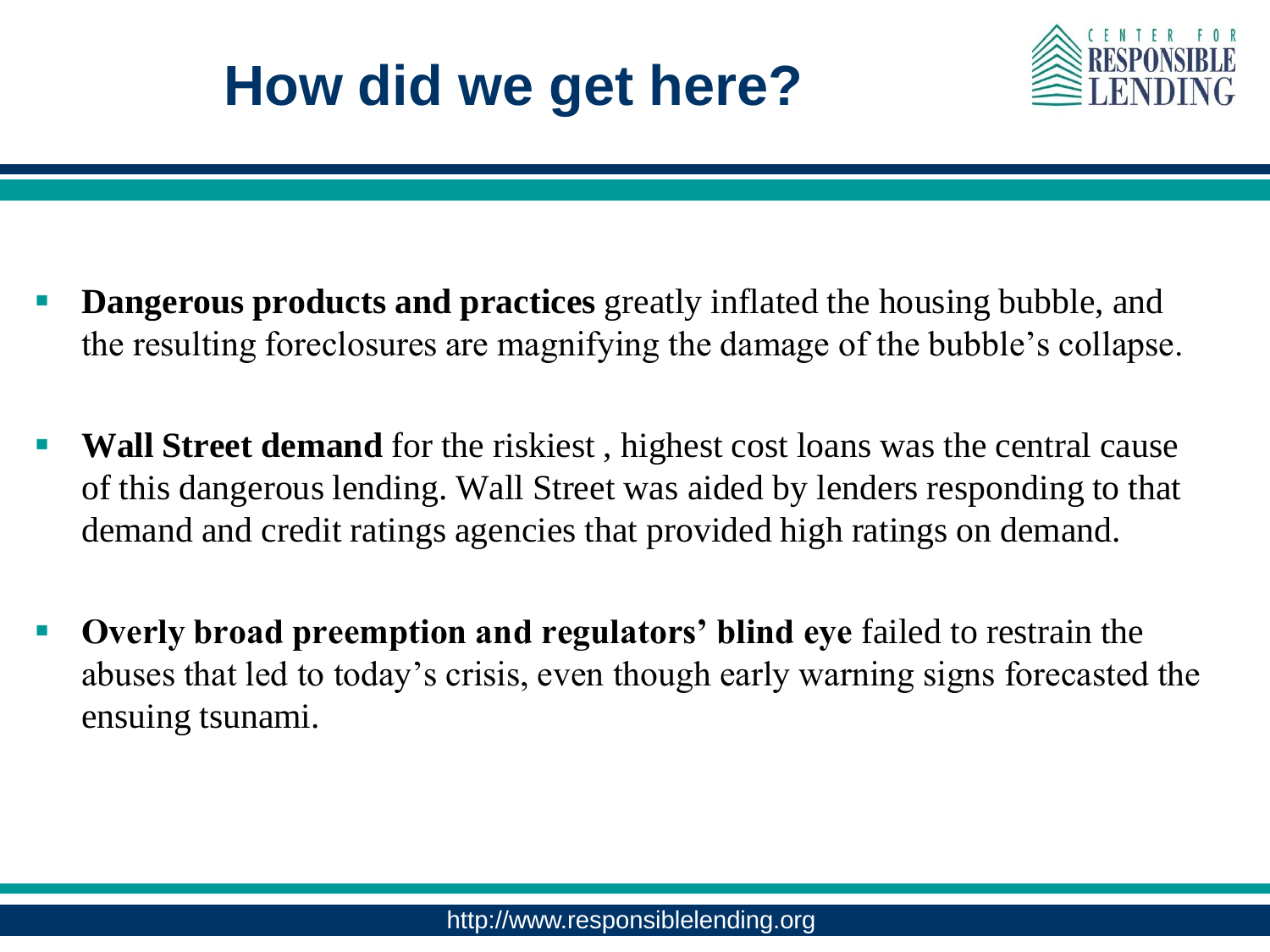# **Financial Reform Highlights**



- **Prohibitions on abusive mortgage lending practices** such as kickbacks for steering people into high-rate loans when they qualify for lower rates.
- **A Consumer Financial Protection Bureau** (CFPB) to stop unfair practices before they become pervasive and possibly trigger another taxpayer-funded bailout.
- **Stronger foreclosure prevention** including an emergency loan fund to help families at risk of losing their home because of unemployment or illness.
- **State authority:** Permitting states to enact stronger provisions as needed for their residents will help them quickly respond to new problems as they arise on a local basis.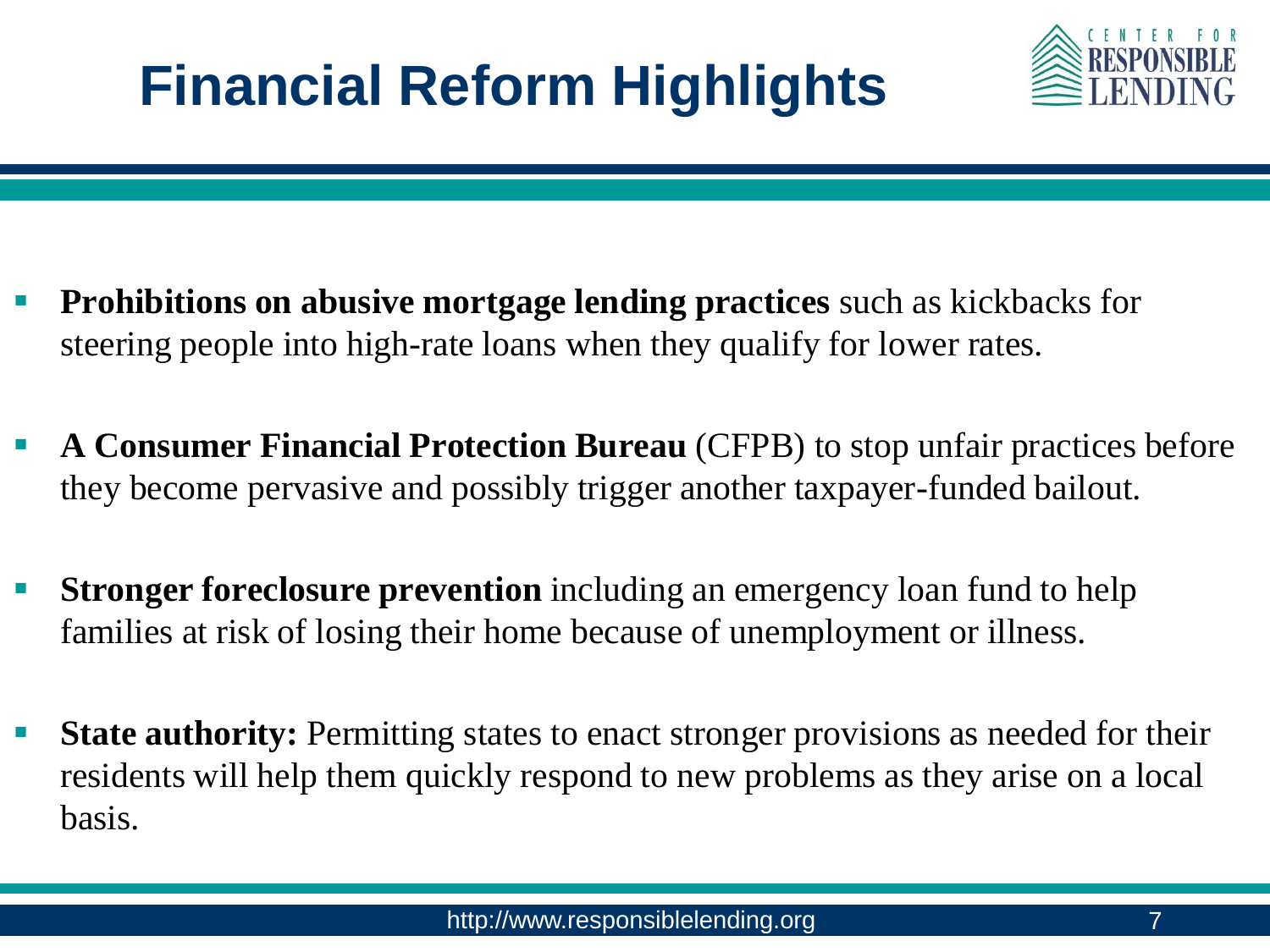



- Need not wait for federal government to act.
- States still well-positioned to drive next steps, just as they've done historically on lending rules.
- Greater room for state enforcement of bad practices occurring in own borders
- States empowered to address foreclosures to stabilize communities and economies, e.g. loss mitigation standards